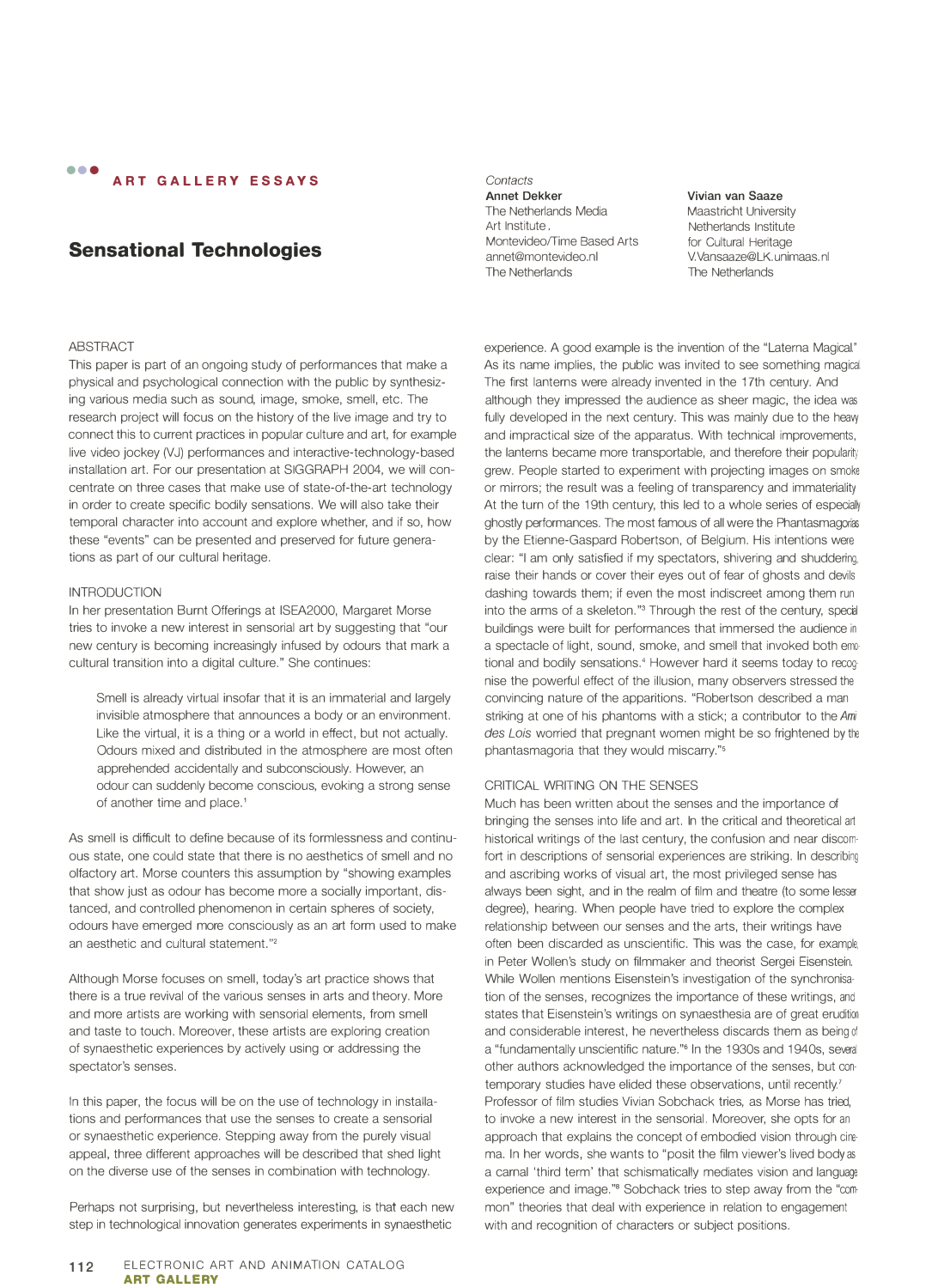# **ART GALLERY ESSAYS**

I want to insist that I am not speaking metaphorically of touching and being touched, but "in some sense" quite literally of our capacity to "feel" the world we see and hear on-screen and of the cinema's capacity to "touch" and "move" us off-screen.<sup>9</sup>

When exploring "the sensorial experience" in today's art practice, one encounters various approaches. In some cases, the work appeals to the senses even though the synaesthetic or sensorial experience is not the main concern of the artist. In these situations, the materials used by the artist function as a stimulus for the senses. Even though not intentionally a bodily sensorial experience, the work can be �ewed in this respect. In other cases, the senses play a more prominent role but are still treated or used as an interface, or as extensions of an interface, to enhance a non-sensorial concept. These installations use one or more sense organs to directly evoke something else. For other artists, the main concern is to create a sensorial experience: artworks that have as their main goal the creation of an (emotional) aesthetic experience and call upon various senses (sight, sound, touch, smell, or taste) to achieve this.

#### THREE EXAMPLES

Today's increasing interest in "sensorial art" is believed to be a counter action in response to the digitalisation of our society and the increased use of technology in art, which generates (again) work that is not recognised as art forms that can withstand the criteria of 'high art'.<sup>10</sup> Yet elaborate artwork such as the immersive VR worlds Osmose and Ephémère by Char Davies, live performances by Barkode, and the installation Tickle Salon by Erwin Driessens and Maria Verstappen show that an immediate, bodily, sensorial aesthetic experience can be enforced by means of digital technology. These are experiences that echo Romantic aspirations but are truly products of our own time and age, employing state-of-the-art technologies within contemporary artistic practice. These examples show that without innovative technology, these projects would not have been possible. They are, nevertheless, not necessarily about technology, but first and foremost they are sensorial experiences.

#### Char Davies: Osmose (1995) and Ephémère (1998)

For our first example, we will go back in history, to one of the first works of art that used new technologies in a sensational way. With a background in painting, Char Davies started working on Osmose in 1994. Osmose is an immersive, interactive VR environment involving a head-mounted display. Although her intentions were to explore the use of 30 imaging to create immersive environments that were computer generated and not about mimicking reality, her inspiration came form nature itself. The created environment turned out to be, unlike most VR explorations, a visually impressive simulation of a series of widely branching natural and textual spaces. The installation offered people the opportunity to go on a personal voyage and encounter abstract images of nature. What makes the work exceptional and appealing to the senses is Davies' use of the interface. Instead of using a keyboard or screen she invented an interface that is coupled to the body. Inspired by her experience as a diver, she created a special vest with sensors that registers every movement and reacts to the wearer's breathing in or out. Similar to being underwater, users can move through the installation by controlling their breathing and

movements. Using internal and external bodily movements in such a way enhances the whole feeling of being immersed *in* the image space. Even though the intentions in developing the work were not technologically motivated, in almost every case the installation was presented at technological festivals or symposia. We, however, feel that the intentions and moreover the experience are not about the use of technology but foremost the experience of sensational capacities." As Davies herself asserts:

In my work, I'm attempting to *reaffirm* the role of the subjectivelylived body. Rather than deny our embodied mortality and our material embeddedness in nature, I seek, somewhat paradoxically through a highly technologicalized art form, to return people to their bodies and to the earth by using VR to *refresh* their own perceptions of an embodied being-in-the-world, to return them to a perceptual wonder at being here.<sup>12</sup>

The installation Ephémère (1998) is more abstract than Osmose. The iconographic repertoire in this later work is extended to include body organs, blood vessels, and bones, suggesting a symbolic correspondence between the chthonic presences of the interior body and the subterranean earth. Instead of representing nature as realistically as possible, Davies attempted to "represent nature as an operatic flux, with everything flowing, with many different elements coming into being, lingering and passing away." **<sup>13</sup>**

The virtual worlds in both installations are generated in real time by high-powered processing engines that make each visit a different experience. Although the structure of the installation is a stand-alone system, the dark auditorium with the screen is reminiscent of a theatre or cinema. In both Osmose and Ephémère, the individual experience can be watched in real time. An audience can see the choices that are made by the immersant and hear the sound generated by the immersant's behaviour. The shadow-silhouette of the immersant is also projected live onto another screen, emphasizing the relationship between bodily presence and the immersive experience.

## **Barkode: live VJ performances (1999 - today)**

Synaesthesia is now very prominent in daily life. When we walk into shops and cafes or stroll along the street, our various senses are under constant assault. People get overwhelmed with musical beats accompanied by flickering lights and video and digital imagery, all of them trying to keep up with the music. These happenings come together in the club scene, where the sounds merge with light, images, smoke, and even smell. After the popularity of the disc jockey (DJ), the video jockey (VJ) entered the club scene in the late 1980s. The term VJ was popularised in the beginning and mid-1980s by MTV, the cable music channel. A few years before, the end of the 1970s, the term was introduced by the crew of the Peppermint Lounge, a popular dance club in New York. The performers wanted to distance themselves from the stuffy video artists that were part of the art and cultural scene in New York. MTV co-founder Bob Pittman appropriated the term for his MTV presenters.<sup>14</sup> To this day, the term VJ is still a disputed name.

Although the differences among VJs are enormous nowadays, some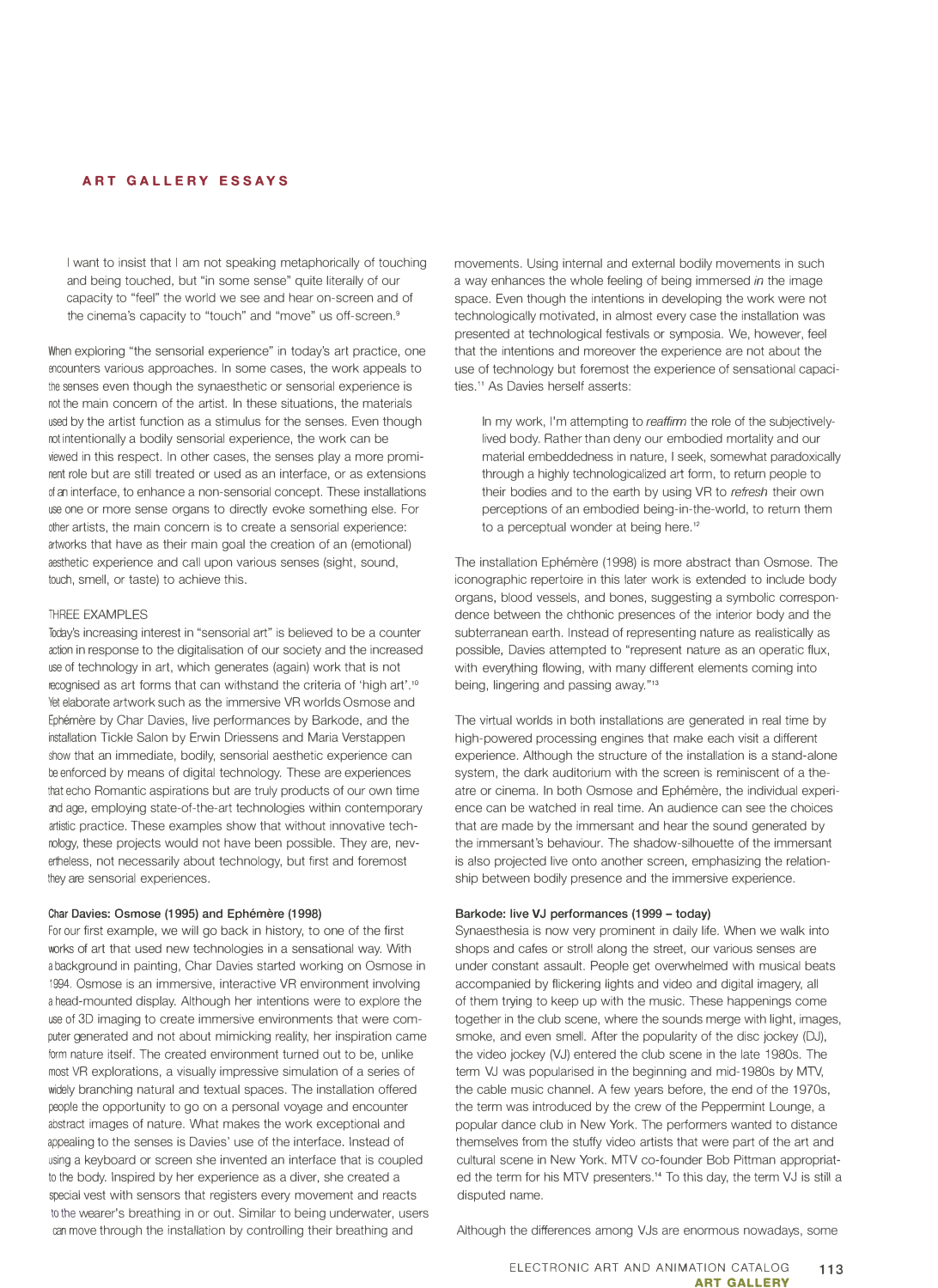#### ••• **A RT GALLERY ESSAYS**

make a physical and psychological connection with the public by synthesizing various media (sound, image, smoke, smell, etc..). These synaesthetic performances can be seen as the first attempts to create a virtual reality outside the confinements of the CAVE (Cave Automatic Virtual Environment) or specially designed suits, in spaces in which the participation of the public is crucial to the success of a performance.

The Dutch VJ collective Barkode wants to create a synaesthetic performance by triggering the subconscious. Their show is a succession of encounters, chance meetings of words, images, and sounds, all made with digital means, first recorded on video and then later livemixed with digital music. Many transparent layers overlap, leaving the viewer lost in time, space, and emotion. But as time passes, more story lines develop, which makes the experience even more unclear. Does the spectator find the plots, or are the consecutive images and sounds leading up to something? Barkode describes their shows as "confusing constructivism," inspired by the subconscious. By adding smell to the images and the music, they augment the atmosphere; pleasant smells heighten the experience, and foul odours trigger feelings of disgust. Their performances are a postmodern version of the experiments done in the Romantic area and in Sensurround films of the early 20th century, when smell cards were given to the audience to accompany the sensations in the film.

## **Erwin Driessens & Maria Verstappen: Tickle Salon (2002)**

The Dutch duo Driessens and Verstappen developed Tickle Salon because they like the sensation of being tickled. "When a human being is gently tickling somebody, sooner or later tiredness and slackening of attention will appear. Therefore we developed Tickle Salon: a robot installation based on the concept of automated caress."**15** Tickle Salon consists of a bed and a small "brush" hanging from the ceiling and connected to a small motor, which in turn is connected to a computer. The installation is controlled by a host(ess), who turns on the computer when the visitor is lying comfortably on the bed. The brush starts to stroke the body in random patterns. The contours traced by the brush are simultaneously reflected in a 3D computer drawing on a screen. The interaction of the body with the machine is regarded as crucial to the meaning of the work. In other words, if nobody participates in the work, the robot cannot properly function. It cannot create a sensorial experience, and the artwork loses its meaning.<sup>16</sup> Appreciation of the artwork lies not in the least in the artists' ability to create a profound sensual experience using new technologies in an intelligent and innovative manner. To cite the jury report of the Telefonica Foundation Art and Artificial Life Award:

Tickle Salon combines a remarkable technical achievement with an elegant concept, a touching interface, and edgy irony - but most importantly, anyone would want the device in their bedroom. (...) This two-way feedback gives a convincing sense that the machine feels the person while the person feels the machine.<sup>17</sup>

The artwork addresses both the visual and the physical or haptic perception.18 The "blind" machine senses the contours of the human body through touch and then translates this into a visual representa-

**114** ELECTRONIC ART AND ANIMATION CATALOG **ART GALLERY** 

tion of its form. The subject feels the caress and simultaneously sees the stroking as the body is shaped on the screen. Besides touch and vision, there is also the soothing sound of the stepper motors that corresponds with the movements of the metal ball and brush. Also, though not intended by the artists, there is the fragrance of the previ· ous user. As mentioned before, the ultimate goal of Tickle Salon is the evocation of an immediate physical and sensorial experience. Tickle Salon is not about a multi-sensorial experience; rather it is a multi-sensorial experience. In fact, to some extent the installation is in itself a haptic sense organ.

When Driessens and Verstappen talk about their work, it becomes apparent that their interest is not so much in the creation of the best tickling apparatus, but in the processes in artificial life. "We are not interested in imitating or simulating existing processes. But instead, we wish to implement processes that make use of these specific capabilities in such a way that forms of artificial life are created."" Whereas Davies and Barkode are interested in creating synaesthetic experiences and use technology to trigger the senses, Driessens and Verstappen turn the process around. By creating a machine that is a multi-sensorial experience, they seem to be more interested in artificial life than in the synaesthetic reaction that is provoked by the technology they use. In other words, they use the sensorial to find new processes in artificial life, whereas their installation in real life turns out to be a wonderful sensorial experience.

#### DISCUSSION

Even though the two works of Char Davies have been around for a long time, a relatively small number of people have had the pleasure of experiencing these artworks. As with the performances of Barkode, Tickle Salon by Driessens and Verstappen, and many others, these artistic activities that use state-of-the-art (but obsolete) technologies are considered to be temporal events or projects. These works often exist outside of the museum context, and in many cases they can only be experienced during electronic art festivals, temporal exhibitions at media institutes, or in the case of Barkode, in the club scene. What might this say about the status of these works in the realm of the arts, and what does it mean for the preservation of such works? Although many artists themselves try to document as much information about their installations as possible, when these valuable records are not centrally archived, these installations will probably not have a long lifespan. In the wider range of media art, an image in a catalogue is hardly sufficient to understand the working and meaning of the work. When it comes down to works that deal specifically with sensorial experiences, like the ones we mentioned above, it becomes even more deficient. This leaves us with some pressing questions: Which methods are emerging in order to open up the closed circuit of the art system for discursive approaches?<sup>20</sup> But also: should, and if so, how can these "events" be presented and preserved for future generations as part of our cultural heritage?